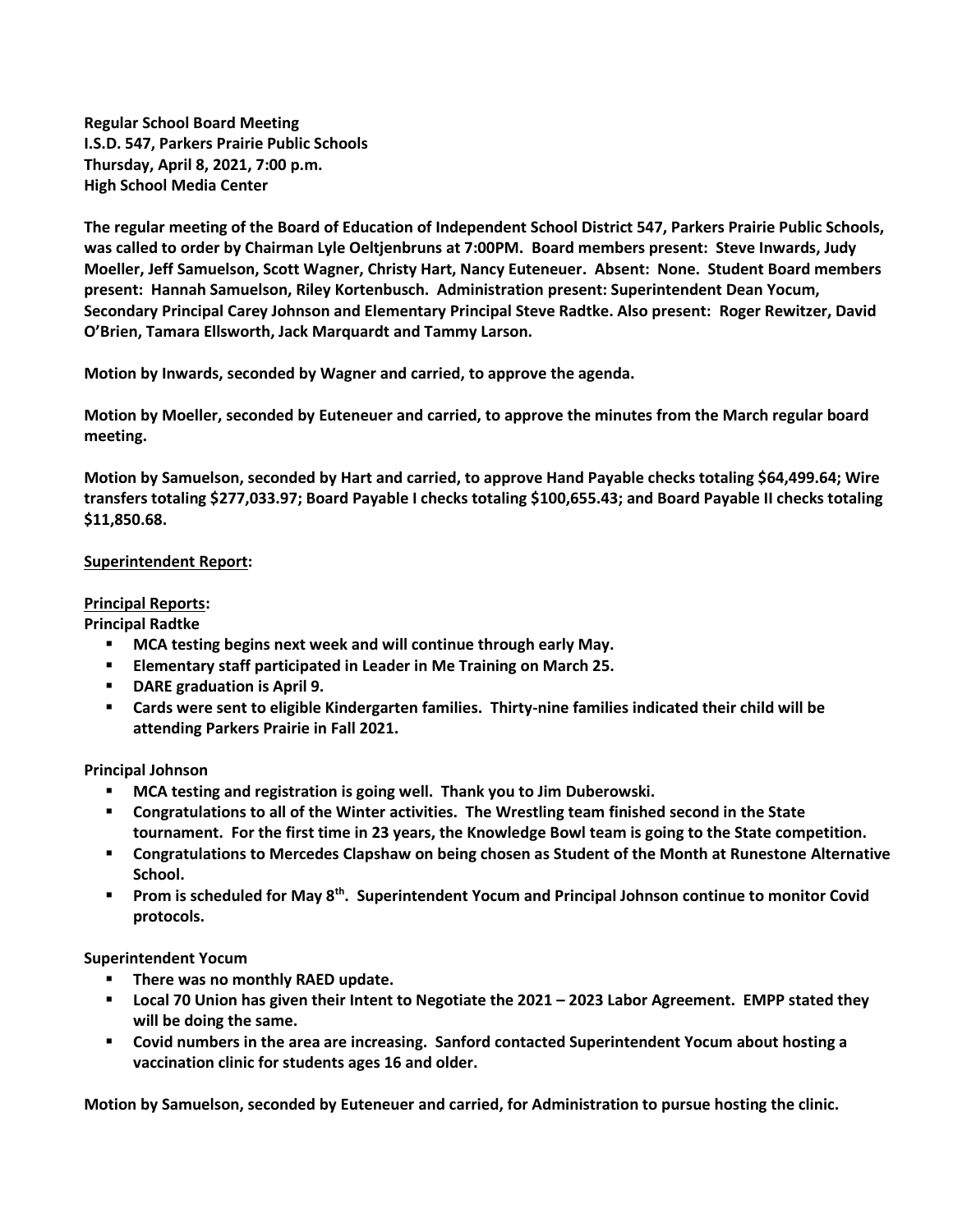**Unfinished Business:**

**None**

**New Business:**

 **A RESOLUTION TO ACCEPT DONATIONS as listed below was introduced by member Moeller, seconded by Samuelson and passed unanimously. The complete resolution is on file with the District Office.** 

| From                                    | For                                               | <b>Amount</b> |
|-----------------------------------------|---------------------------------------------------|---------------|
| <b>The Station</b>                      | Supermileage                                      | \$150.00      |
| <b>Bitzen-Ohren Masonry</b>             | Supermileage                                      | \$100.00      |
| <b>Miltona Lions Club</b>               | Prom                                              | \$500.00      |
| <b>Parkers Prairie Panther Boosters</b> | The purchase of two TVs<br>for the Fitness Center | \$1,099.96    |
| <b>Urbank Machine</b>                   | Prom                                              | \$250.00      |
| <b>Klimek Well Drilling</b>             | Prom                                              | \$300.00      |
| <b>Glenn and Mary Cornish</b>           | <b>Technology equipment</b>                       | \$500.00      |
| Leaf Valley Game & Fish                 |                                                   |               |
| <b>Conservation Club</b>                | The athletic record boards                        | \$1,000.00    |
| <b>Parkers Prairie Sportsmen Club</b>   | <b>Clay Trap</b>                                  | \$10,000.00   |
| <b>Parkers Prairie Sportsmen Club</b>   | The athletic record boards                        | \$5,000.00    |
| <b>APF</b>                              | <b>Supermileage</b>                               | \$250.00      |
| <b>Midwest Bank</b>                     | Supermileage                                      | \$100.00      |
| <b>Rodney Peterson</b>                  | <b>Supermileage</b>                               | \$250.00      |

**Motion by Samuelson, seconded by Hart and carried, to hire Kathryn McDaniel as a Junior High Softball Coach.**

**Motion by Wagner, seconded by Inwards and carried, to hire Andy Steidl as a Junior High Baseball Coach.**

**Motion by Samuelson, seconded by Inwards and carried, to approve the Capital Projects list for 2022 as presented. Additional projects will be brought to the Board.**

**Motion by Samuelson, seconded by Euteneuer and carried, to approve Mallory Felt for tenure.**

**Motion by Samuelson, seconded by Hart and carried, to approve Caleb Horn for tenure.**